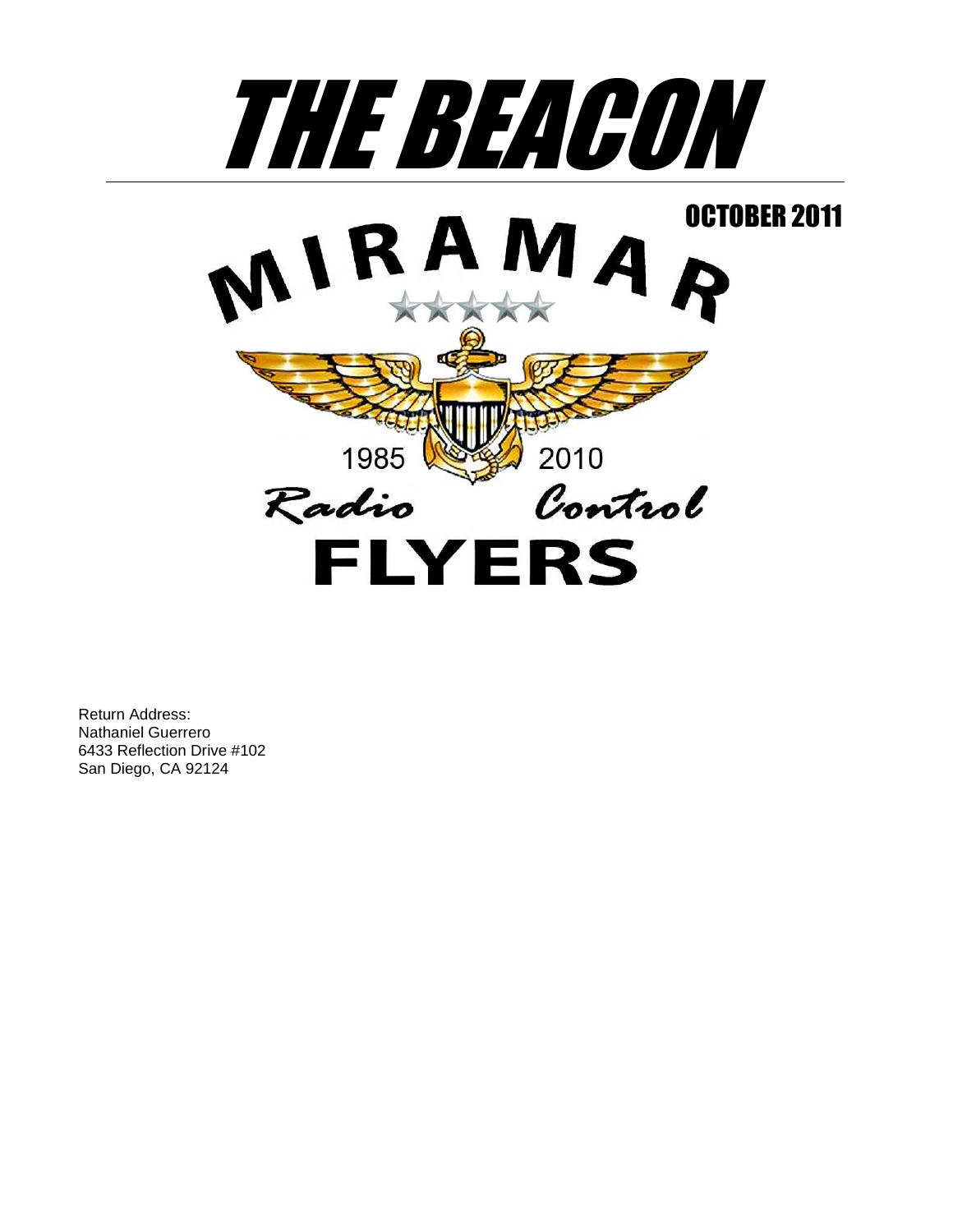# October 2011

The next MRCF Meeting will be on **TUESDAY**, 11 October 2011 Location: American Legion Hall 7815 Armour St.

Corner of Armour and Convoy St.

Board Meeting at 6:30 PM – Gen. Meeting at 7:00 PM

**American Legion Hall at 7815 Armour Street. Hwy 163 TO BALBOA AVENUE, WEST TO CONVOY STREET, LEFT ON CONVOY TO ARMOUR ST., TURN LEFT ONTO ARMOUR AND RIGHT INTO AMERICAN LEGION. ADDITIONAL PARKING IS ACROSS THE STREET AT CARQUEST.** 

# CLUB OFFICERS

President: Jerry Neuberger (619) 258-4477 Secretary: Frank Gagliardi (858) 271-4430 Field Marshal: Sandy Sanderson (858) 695-3095 Safety Coordinators: Don Robinson (858) 271-6452

Newsletter Editor: Nathaniel Guerrero (858) 240-2215 Email: nguerrero@san.rr.com

| Vice President:                |                |  |
|--------------------------------|----------------|--|
| <b>Curtis Kitteringham</b>     | (760) 746-5913 |  |
| Treasurer:                     |                |  |
| George Sager                   | (858) 748-0868 |  |
| Helicopter Chairman:           |                |  |
| Darren Hauptman                | (619) 948-1948 |  |
| Membership Chairman:           |                |  |
| <b>Tom Mulder</b>              | (619) 804-8596 |  |
| membership@miramarrcflyers.com |                |  |

Club Webmaster: Darren Hauptman Darren@miramarrcflyers.com www.miramarrcflyers.com

## **CLUB FLIGHT INSTRUCTORS**

Any club member who wishes to have some assistance should call one of our designated instructors. There is no duty instructor at the field, so you must prearrange a time with someone on this list.

| Name                       | Number             |
|----------------------------|--------------------|
| <b>Richard Barndt</b>      | (858) 213-5740     |
| Frank Gagliardi            | (858) 271-4430     |
| <b>Curtis Kitteringham</b> | (760) 746-5913     |
| <b>Barry Mattingly</b>     | (760) 753-1318     |
| Jerry Neuberger            | $(619)$ 258-4477   |
| Paul Stenberg              | (760) 743-5458     |
| Tom Mulder                 | $(619) 804 - 8596$ |
| Ron Stark                  | (858) 530-0586     |
| Roy Rapheal                | (858) 538-5485     |
| Darren Hauptman            | (619) 948-1948     |

## The club elections are coming up. Please consider volunteering to serve on the board.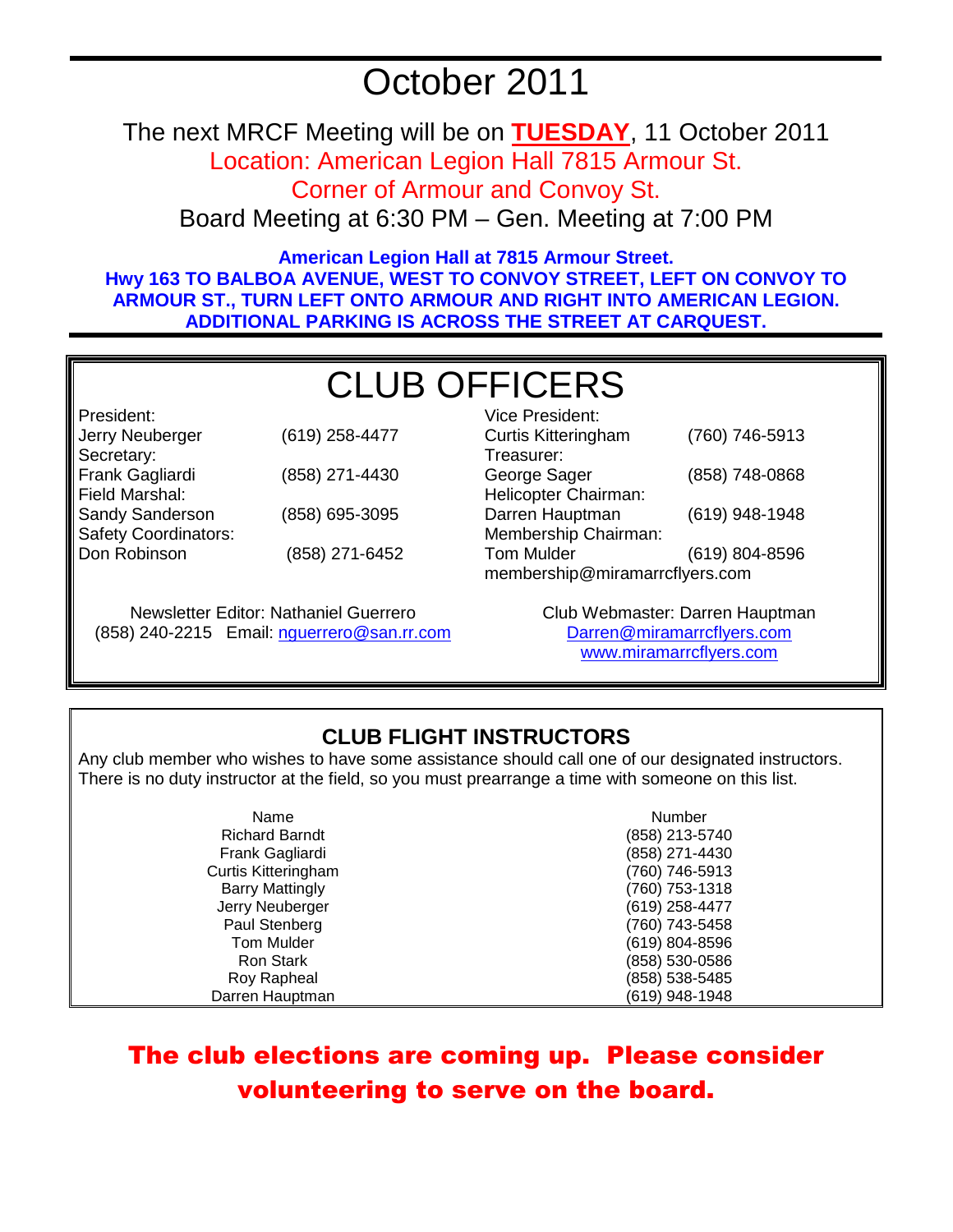## **From the Left Seat:**

One of the requirements levied on us by the Marine Corps is that we must have contact with Base Operations anytime anyone is flying in case they need to shut down our operations for full scale aircraft. That's why we have the cell phone at the field and why we are required to sign-in and sign-out when we're flying at the field. Just a reminder, you must call PMO and ODO to open the field before first flight of the day and to close the field when everyone is done flying, and if the phone rings, someone must answer it.

We're taking donations to build up our runway fund so we can get the runway asphalted early next year. You can expect to see something personally with details in the next few weeks. At the next meeting we will be voting on changes to the Bylaws to permit some form of "absentee" voting for club officers. If you're interested in whom and how the club conducts elections, please come to the next meeting.

If we do go to some form of absentee ballots, the slate for the next year's election will need to be arranged in time for the ballots to go out and be returned and counted prior to the Dec meeting. If the Bylaws Amendment passes, expect Nominations to be firmed up at the Oct meeting. If you want to be nominated for office, or potentially if you don't want to be nominated for office, you should show up at the next meeting.

See you at the field,

Jerry

## **From the Right Seat:**

By the time you read this the Miramar Air Show will be behind us. Darren put together a good showing for the club and model display. I want to Thank the members that gave of their time to promote the club and the hobby. Many of them put in three full days and I can say that makes for one long weekend.

On Saturday we had several military personnel stop by for information on the club, this is why we do the displays on base. The December dinner is well on it's way in planning, November we have the Veteran's Day Scale flyin tell your flying buddy's, for a good turn out.

See you at this month's meeting.

I Thank all members that give of their time to help.

Curtis Kitteringham

## **Safety Coordinator:**

No comments for this month.

## **Field Marshal:**

No comments for this month.

## **Helicopter Chairman:**

No comments for this month.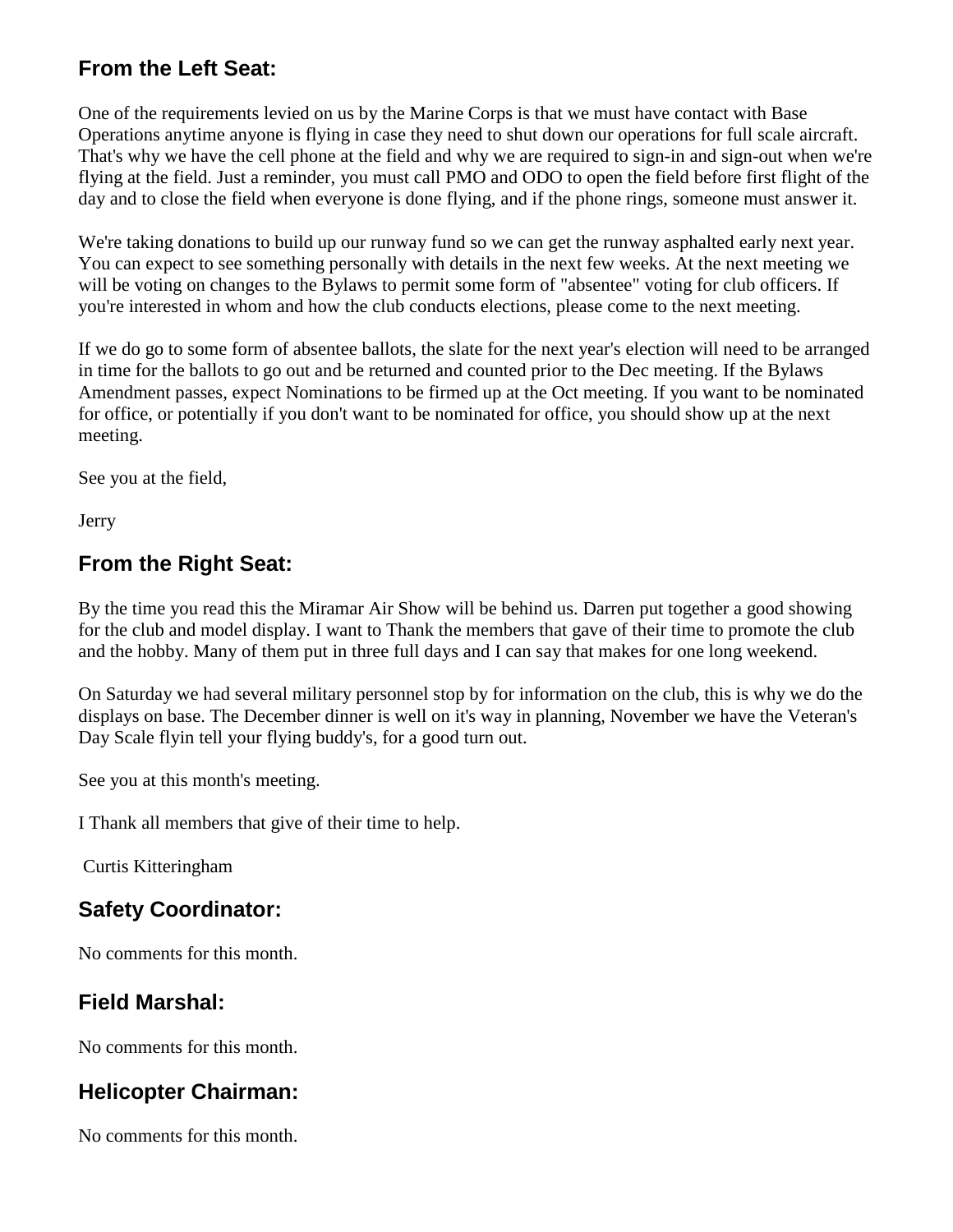### **Membership Chairman:**

No comments for this month.

#### **13 September 2011 Miramar Radio Control Flyers Minutes of the Meeting**

**Held at the American Legion Hall**

#### **President called the meeting to order at 1900 hrs.**

The pledge of allegiance was recited by the membership.

The Treasurer's report was presented and accepted by the membership. The membership made a motion to accept the report. Motion was made and seconded. The report was accepted by the membership.

The Secretary's report was presented and accepted by the membership. The membership made a motion to accept the report. Motion was made and seconded. The report was accepted by the membership.

Jason Peters was introduced as a new member.

Field Marshal has no comments this month.

#### **OLD BUSINESS**

PMO states it has computers to check security only, not web-cams. Darren suggested that the web-cam issue be tabled at this time.

Don Gulihur will check on sizes and fuel-proofing of the proposed club decals.

The President stated that the Pattern Event was profitable and required minimal club support.

Tom Rainwater reported that after 5 quotes that ranged from \$23K to \$32K for paving the field that the best offer came from G.Scott Engineering to pave 39K sq. ft. of runway. Their quote did not include a seal-coat. Jerry will investigate an AMA grant which can amount to 10% of the total cost.

Elections………….Nominations will start at the next meeting. Paul Stenberg suggested ballots by mail and Nat Guerrero suggested ballots by E-mail. A motion by Paul Stenberg to amend the by-laws to allow a mail-in ballot and to have all nominations in by the November meeting with no vote s at the Dec. meeting was carried.

#### **NEW BUSINESS**

The Dec 13<sup>th</sup> meeting will be held at the 94<sup>th</sup> Aero Squadron restaurant. A prime Rib or Mahi Mahi dinner will be offered and the club will finance  $\frac{1}{2}$  of the member's dinner.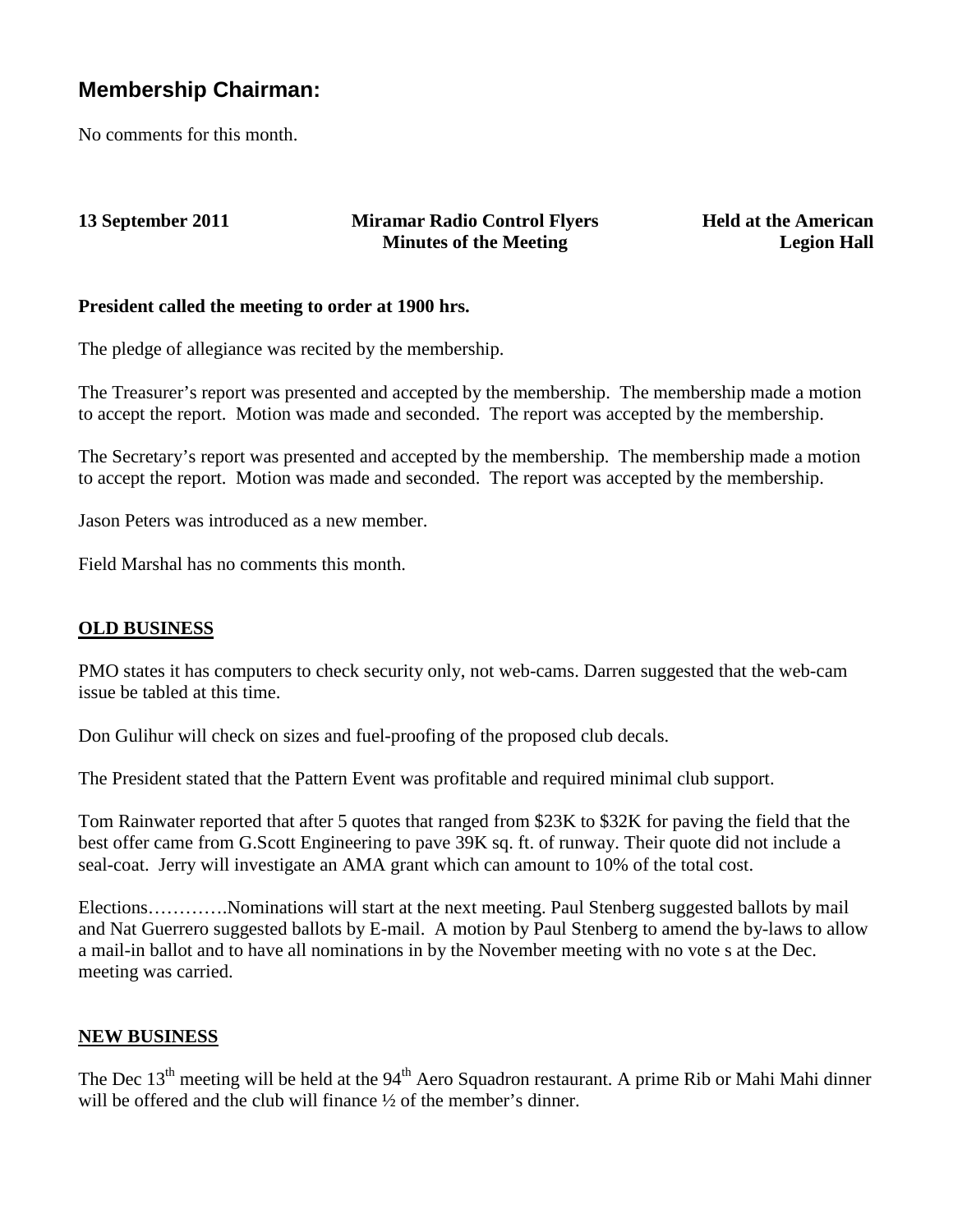George Sager proposed creating new signs to replace the ones at the field.

A warning regarding the use of Bluetooth devices when flying was brought up, as those devices broadcast in the 2.4 mhz range and could interfere with R/C devices. Suggest you turn them off while flying.

#### **SHOW AND TELL**

Ron Perterka…. Provided the members with an update on his 1/5 scale Waco 10 in the "bones"……Typical Ron………….GREAT LOOKING !

Frank Gagliardi……. $1/5^{th}$  scale F4F-3 Wildcat with functional retractable landing gear.

#### **EVENT SCHEDULE**

TO ALL MEMBERS: Darren has set up a calendar on the website to schedule the events. Please go to www.miramarrcflyers.com and click on



the EVENTS tab at the top of the page. If you have any suggestions, please contact Darren at Darren@miramarrcflyers.com.

October 8 – Club Members Day at the field November 12th - Veterans Day Flyin December 3th - Toy for Tots flyin December 13th - Christmas Dinner

#### **Meeting adjourned at 2010 hrs.**

# **ITEM TO BUY OR SELL**

Email from Ron Peterka to the club regarding a special book to sell. Please see below:

Nate, our local volunteer fire department had a fundraiser this last weekend and I kept a special book that would have gone on sale. I thought someone in the club might be interested in a first edition of Charles Lindbergh's book "The Spirit of St. Louis". It is a 1953 first edition and still has the book jacket. Condition is only fair, but the price range at E-bay is between \$50 and \$100. This book is closer to the \$50 - \$60 range.

I would like to get \$40 which could be a check made out to the Intermountain Volunteer Fire & Rescue Dept (IVFRD) and could be used as a donation on taxes.

If interested, please contact Ron at his email: ron3180x@aol.com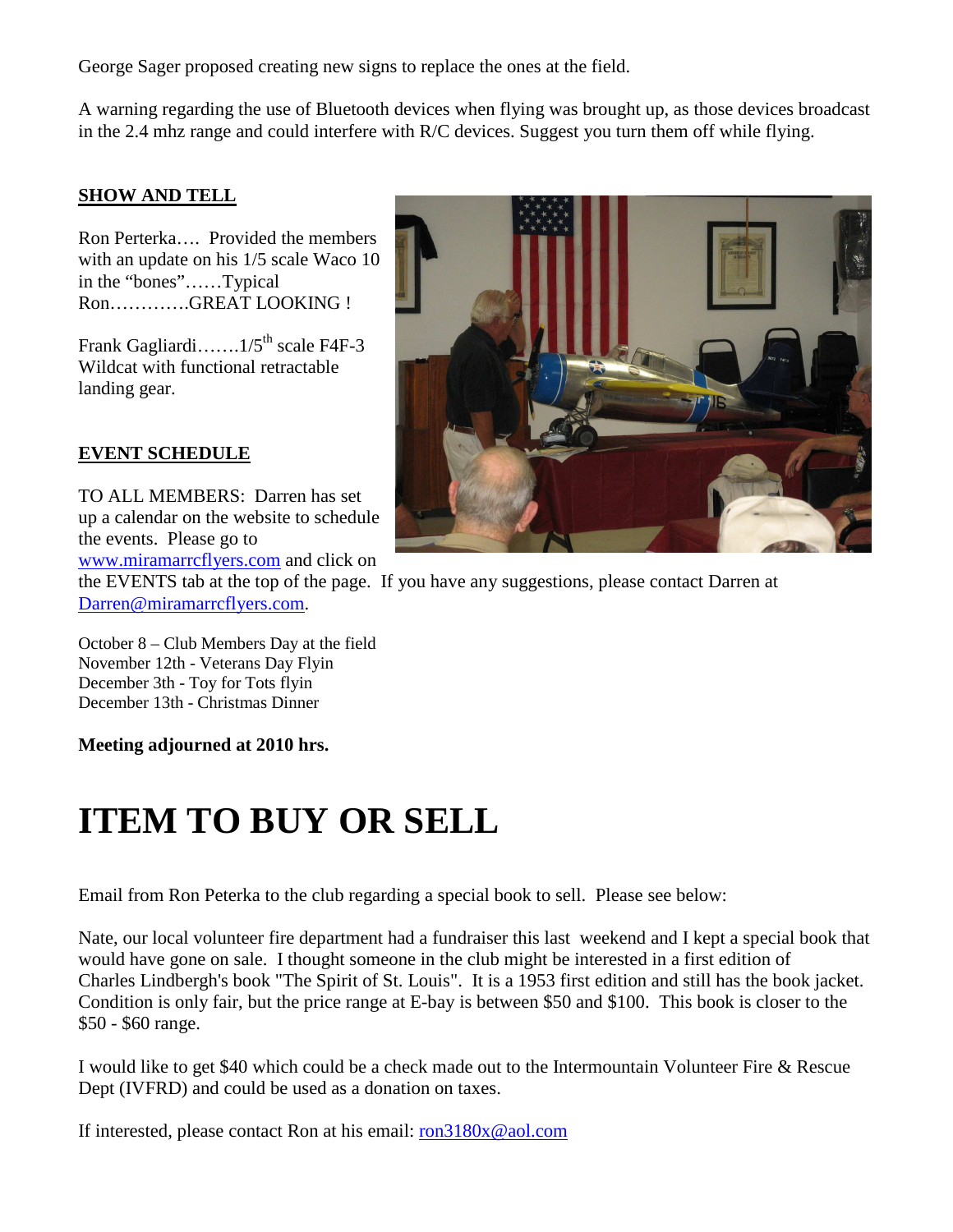I'm looking for a kit to buy that Hobby People used to sell. It is the Global F8F Bearcat Profile fuselage. If kit not available, maybe someone has the set of plans for one. Ron Stark

\_\_\_\_\_\_\_\_\_\_\_\_\_\_\_\_\_\_\_\_\_\_\_\_\_\_\_\_\_\_\_\_\_\_\_\_\_\_\_\_\_\_\_\_\_\_\_\_\_\_\_\_\_\_\_\_\_\_\_\_\_\_\_\_\_\_\_\_\_\_\_\_\_\_\_\_\_\_\_\_\_\_\_\_\_

Bob Frazier is looking to sell the items listed below:

80" AT-6 Texan with O.S. 160 Piper Cub 88" from Great Planes in the original box Moki 210 Motor P-51 Mustang TopFlite Kit

Please email Bob at smiles\_bob@hotmail.com or call him at 858-565-0516 if you have any questions about the above items for sale.